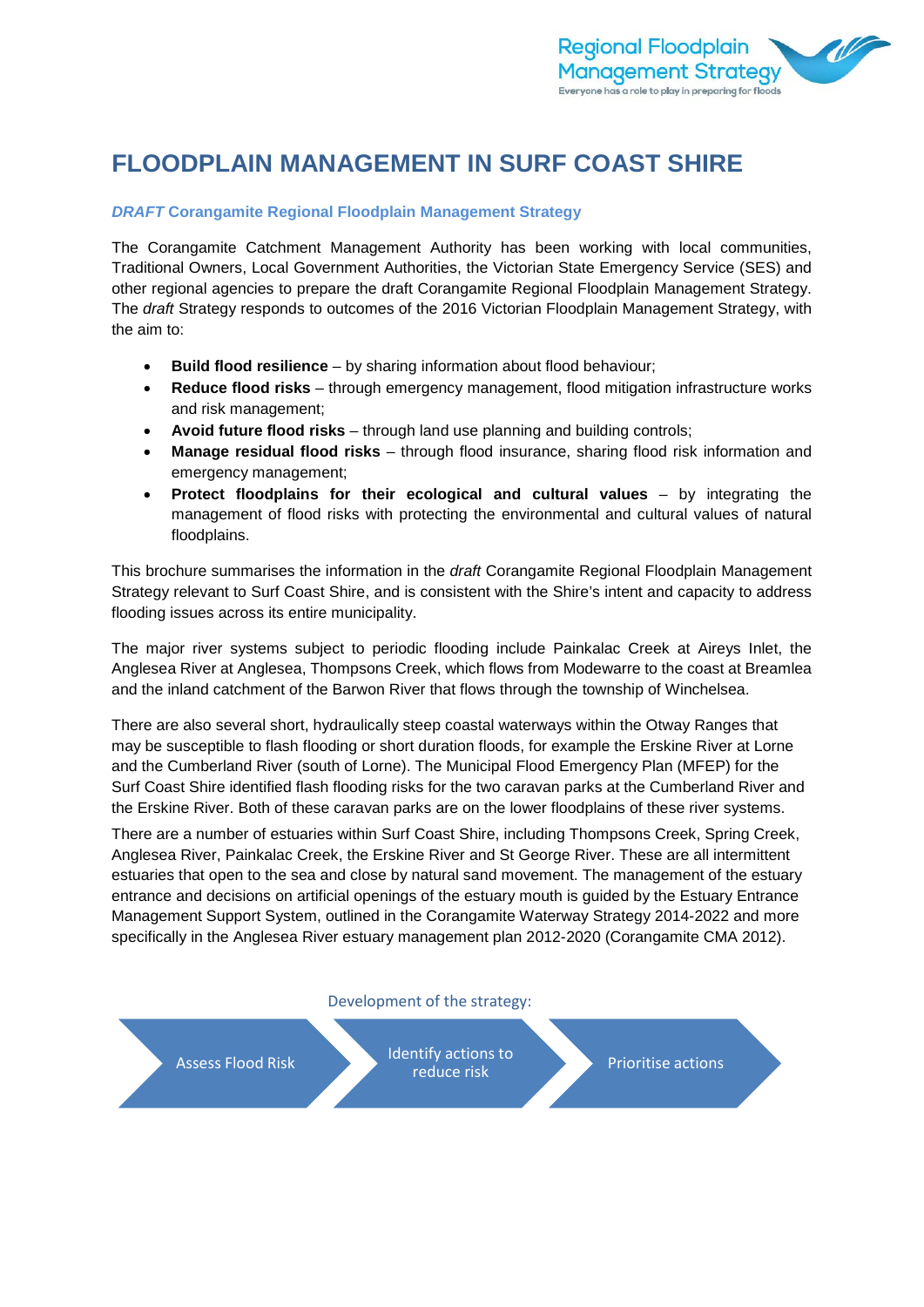

#### **Surf Coast Shire Flood Risks**

Anglesea and Aireys Inlet have been identified as priority risk areas within the Surf Coast Shire. However, flood risks and related mitigation options in several other locations have also been identified due to the isolated but significant nature of the risk.

Flooding associated with the closure of the Painkalac Creek estuary at Aireys Inlet and the Anglesea River at Anglesea are significant risks that require ongoing management. This Strategy identifies a need to review the parameters around modelling estuary mouth flooding, such as berm heights, to ensure appropriate planning. Flooding of the Painkalac Creek estuary is influenced by the Barwon Water-managed reservoir, which sits just upstream of the estuary.

There are flash flooding risks in Anglesea, Jan Juc and Torquay where developments have occurred over old creek and/or drainage lines.

Coastal areas can also experience flooding from the sea caused by high tides in conjunction with storm surge events resulting from low-pressure systems and on-shore winds. These can cause backflow in waterways and stormwater drains and subsequent surcharge in and around the drainage network. This is a concern in Anglesea, particularly along the Great Ocean Road, which can flood as a result of flooding associated with the Anglesea River backing up the stormwater drainage system.

#### **Addressing Flood Risk**

Actions that do the most to reduce risk have been prioritised. All suggested actions are subject to feasibility, which may require further detailed investigation, and the availability of funding. The suggested actions have been prioritised over a regional scale, and may not address some specific localised issues including stormwater flooding, which are more appropriately dealt with through other channels.

The flood mitigation actions proposed can be grouped into four categories:

**Flood mitigation infrastructure** involves the construction and management of physical works designed to reduce the impacts of flooding, such as levees, floodways and retarding basins. Example actions include managing waterways, developing retarding basins and developing or managing levees.

**Flood warning and emergency management** involves community education and awareness in support of flood preparedness to reduce existing flood risks. Example actions include the installation of flood warning systems on roads prone to regular flooding, and developing and sharing detailed flood maps. It also includes emergency management planning to manage residual risks such as updating Flood Emergency Management Plans.

**Flood intelligence** involves acquiring information about flood behaviour in order to understand the flood risk in more detail. An example action is the development of a flood study for a river reach.

**Land use planning** relates to tools such as Planning Schemes and building regulations, which manage development in flood-prone areas to reduce risk to life and property associated with new development. An example action is updating Planning Schemes to reflect current flood mapping.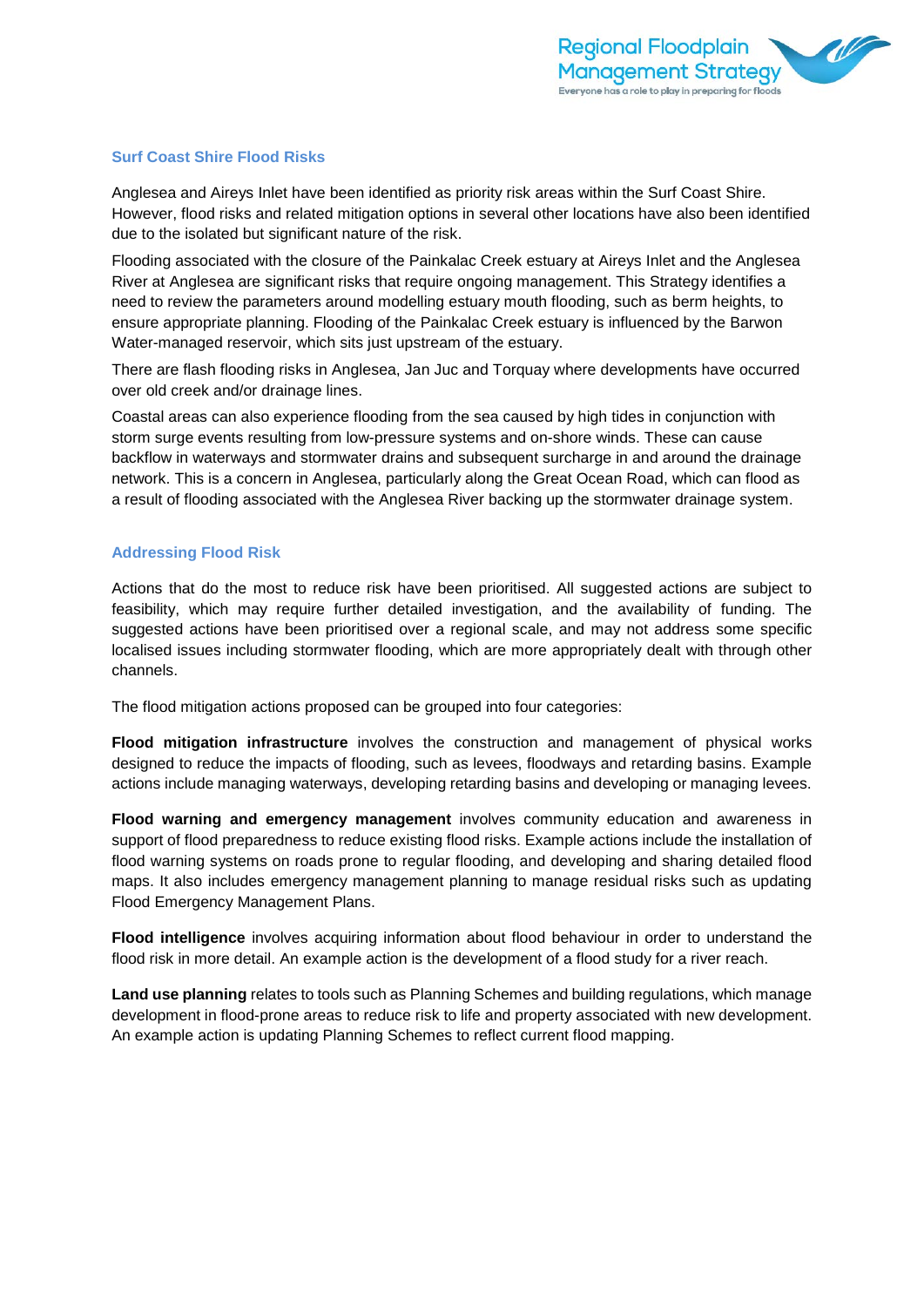